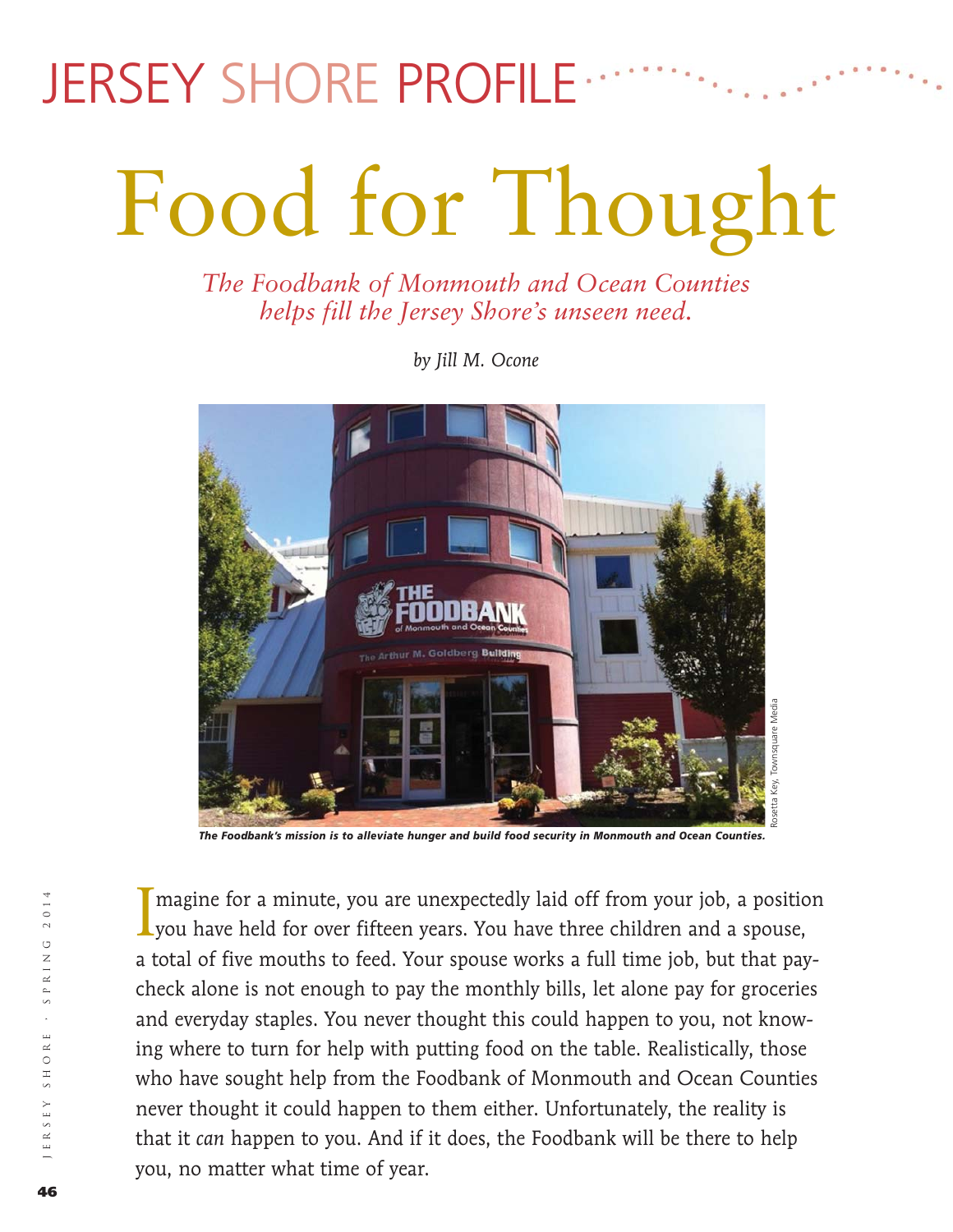2014 marks the thirtieth anniversary of the Foodbank, whose mission is to alleviate hunger and build food security in Monmouth and Ocean Counties. What three friends started in 1984, when they were able to help twenty-five charities and serve 10,000 pounds of food, has grown into a successful non-profit organization, helping 270 charities/agencies and serving over eight million pounds of food annually.

 A common misconception is that hunger is not a problem here at the Jersey Shore. However, when over 127,000 people a year (one in ten *continued on page 48*

people in the two counties) receive food through the charities supported by the Foodbank, it is clear that the need is, indeed, right here.

 "People would be surprised about the amount of need," said Marion Lynch, Media Director of the Foodbank. "These are relatively affluent counties, but 51,000 children were helped last year. That is one in six children living in Monmouth and Ocean Counties," Lynch added.

 Lynch estimates that the Foodbank will distribute nine million pounds or more of food in 2014, which is an unprecedented increase. One reason

for the increase is higher demand due to Superstorm Sandy. Countless shore families were not stronger than the storm, and due to the circumstances of lost housing and/or employment, the Foodbank still assists Sandy victims and charities on a daily basis, more than a year-and-a-half after Sandy ravaged New Jersey.

 Demand also increased as a result of massive cuts to the federal food stamps program last year, and another food stamp cut may be looming. It is anticipated that if Congress passes a bill known as the "Farm Bill" in



*The Foodbank's inventory of provisions comes from a variety of sources, including local supermarkets, the United States Department of Agriculture (USDA), and individual donations.*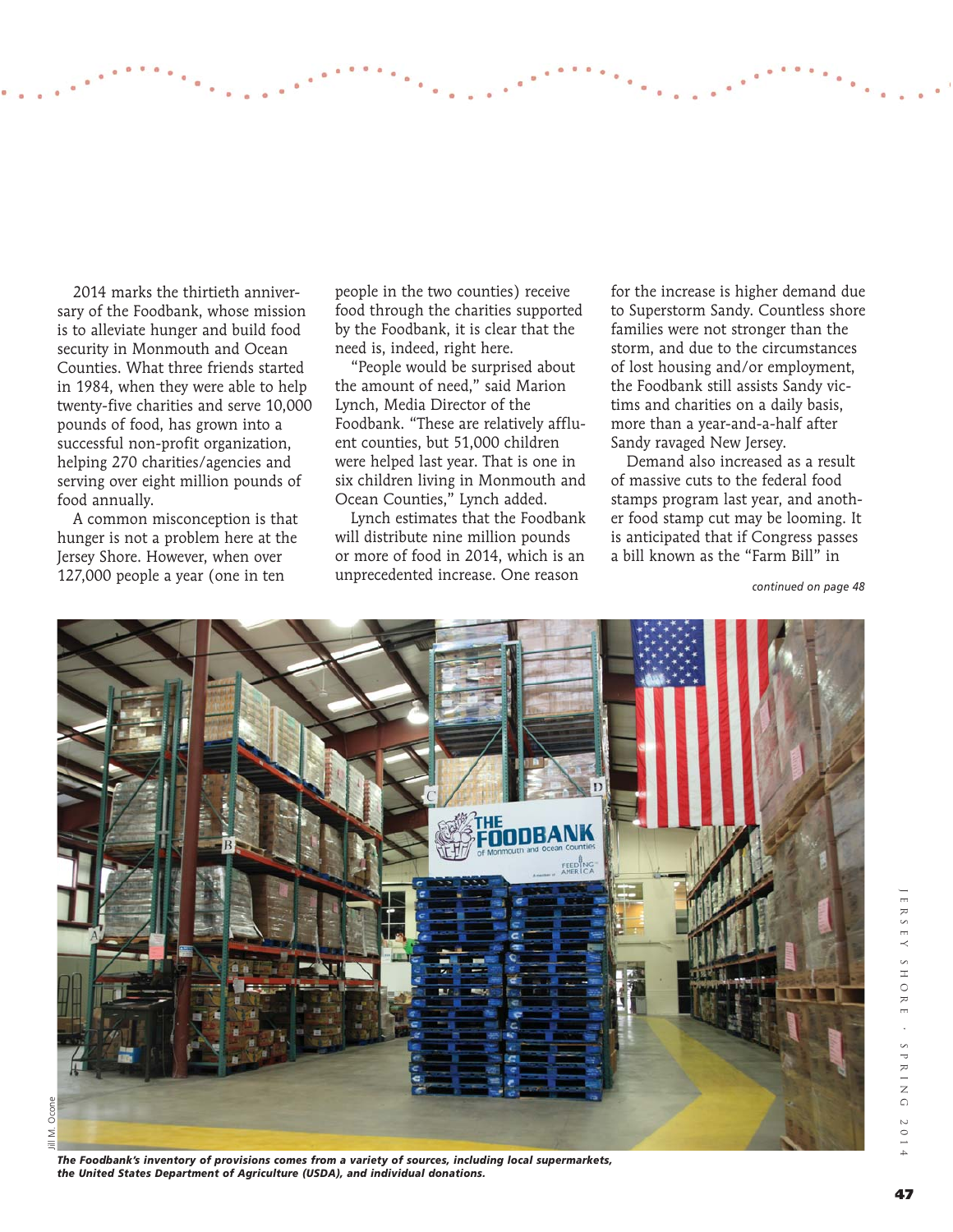#### JERSEY SHORE PROFILE *FOOD FOR THOUGHT, continued from page 47*

2014, \$800 million will be cut annually from the food stamp program, according to a January 29, 2014 article on *Time Magazine's* website. Lynch explained that the network of Foodbanks and feeding programs across the nation would not be able to sustain the anticipated impact of those losing food stamp benefits.

 For Lynch, the grim reality of the need in Monmouth and Ocean counties became crystal clear when she saw volunteers turn into the needy as a result of the 2008 economic collapse. "It made me realize how close hunger is. It is not others. It is all of us. And it could be any of us if we lose our jobs, have an unexpected illness, or survive a storm like Sandy," Lynch said.

 Carlos Rodriguez is a recognized voice in anti-hunger and poverty and joined the Foodbank as Executive Director in 2012. He said that in addition to the economy, food stamp cuts, and Superstorm Sandy, 2014 has already brought an additional increase in need as a direct result of

## *Foodbank Events*

 *Highlighted below are a few of the Foodbank's events held throughout the year. Supporting these events is another way one can help the charity's mission.*

#### **Cooking With Marilyn**

Restaurateur Marilyn Schlossbach's third annual "Cooking with Marilyn" series of cooking demonstrations will be held at Langosta Lounge in Asbury Park. Two events are scheduled for this spring. The **March 19** theme is "Spring Cooking with Cheese on Main and Paired with Whites, Rosé, and Sparkling Wine," and the **April 26** theme is "Cooking Healthy Meals for Kids." Tickets are \$65., which includes six courses, wine, cocktails, and a \$10. donation to the Foodbank. The events start at 6:00 PM and sell out quickly. Please call (732) 455-3275 to reserve your tickets.

#### **2014 Humanitarian Gala**

 On Saturday, **April 26, 2014,** the gala will celebrate the Foodbank's thirtieth anniversary at Eagle Oaks Golf and Country Club in Farmingdale. The 2014 honorees are: Tom Donovan, President and Publisher, Asbury Park Press; Jim Filip, Restaurateur and Foodbank Board Member Emeritus; Frank's Big and Tall - The Marowitz Family; Agency Partner: "Lunch Break"; and Jr. Humanitarian: Patrick J. Struke. For tickets or more information, please contact Diana Flippo at (732) 918-2600 ext. 224.

#### **Check Out For Hunger**

This program is held at many major county supermarkets from **September through January.** At checkout, shoppers can help someone in need by donating \$1., \$3., or \$5. by scanning a coupon that adds the amount to their grocery bill. One hundred percent of all proceeds go to the Foodbank to help end hunger. Ask your local supermarket manager if the store participates in the Check Out For Hunger program.

#### **Students Change Hunger**

 Organized by the New Jersey Federation of Food Banks, the yearly, statewide challenge allows students to band together as a school and collect as many pounds of food as possible with the goal of collecting the most pounds out of all the registered schools. In 2013, a total of 168,702 pounds of food was collected for the challenge, with Monmouth and Ocean county schools collecting 71,148 pounds.

the extreme winter weather, including two polar vortexes at the Jersey Shore. "The need is now, more than ever. It's your neighbor, and if a family had a hard time around the holidays, they will definitely have a problem putting food on the table year-round," he said.

 Many donors are very generous around the holiday season, but both Lynch and Rodriguez stated that while the holidays come and go, the need is there all year long. The demand for food assistance actually rises in the summer, known as the "Season of Hunger." Food and monetary donations tend to slow down as the weather gets warmer, and as schools let out for the summer, children who might get breakfast or lunch at school do not receive those meals.

 According to Lynch, the most needed items are proteins such as canned fish, chicken or meat, and peanut butter as well as shelf-stable milk products. With a staff nutritionist on site, a goal for 2014 is to increase the amount of healthier food donations. "The face of hunger is obesity. Cheap calories are not healthy calories," Lynch said.

 Rodriguez added, "We hope to increase the quality of the food we distribute. Our goal this year is to distribute over one and a half million pounds of fresh produce. I'm hopeful that more than that will be distributed this year."

 The Foodbank's inventory of provisions comes from a variety of sources, including local supermarkets, the United States Department of Agriculture (USDA), and individual donations. "We do purchase fifteen percent of the food in our inventory, but we save money when purchasing because we buy in bulk," said Lynch. All donations and goods are sorted by volunteers, who are trained to check the safety and dates of products. From there, the food is packaged into family boxes, limited cooking facility boxes, and pantry boxes, and the boxes are then distributed to those in need.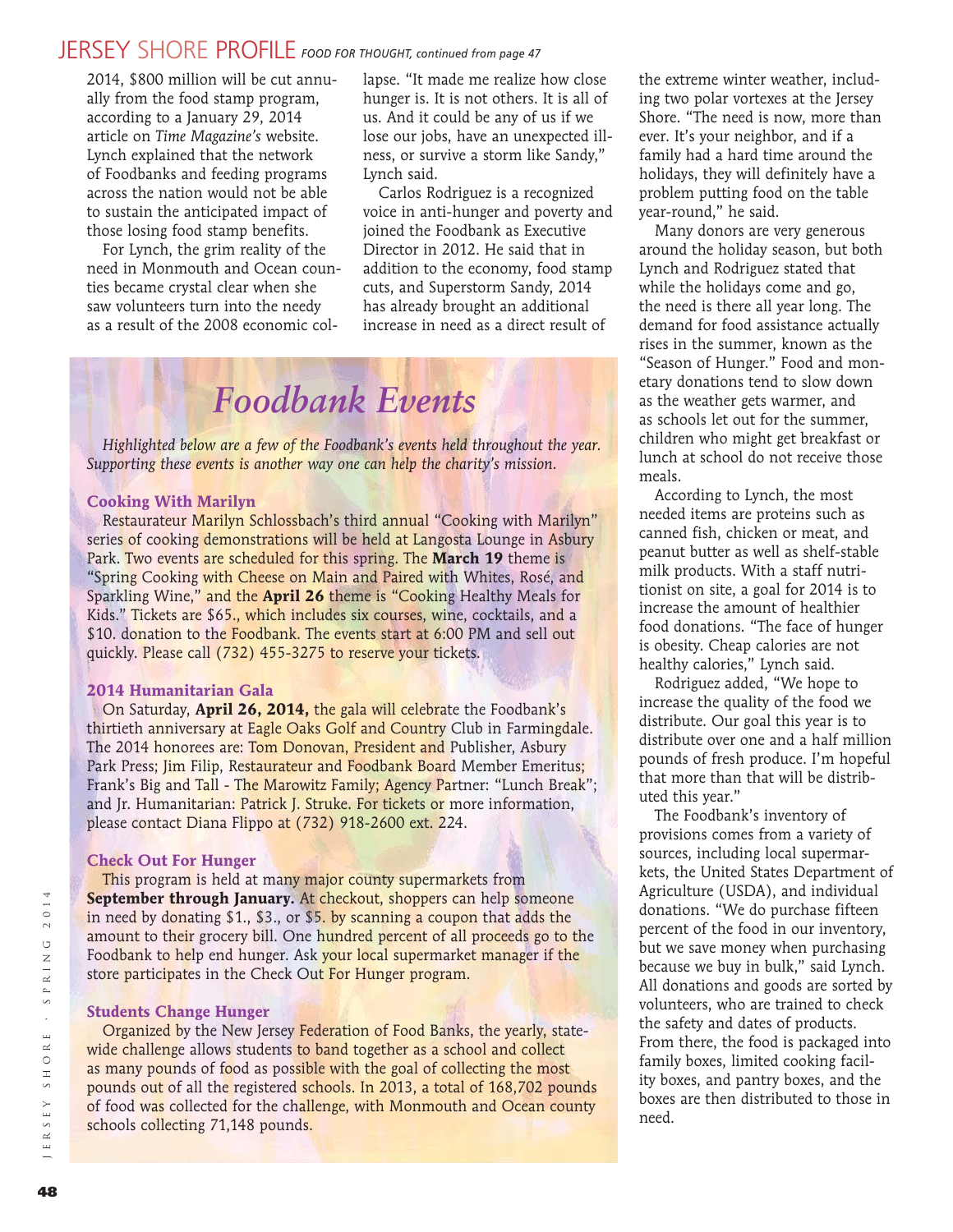*The most needed items are proteins such as canned fish, chicken or meat, and peanut butter as well as shelfstable milk products. With a staff nutritionist on site, a goal for 2014 is to increase the amount of healthier food donations.*

#### **Not Just Food**

 Many people are surprised to learn that the Foodbank changes lives in more ways than by just providing food security. In addition to food distribution and supporting over 270 agencies in the two counties, the Foodbank has several programs to assist low and moderate income county residents.

 Participants in the **Culinary Skills Job Training** program become selfsufficient through twelve weeks of onsite and classroom food preparation training by an executive chef. Graduates are assisted with job placement in the Jersey Shore area hospitality industry. The program is supported by grants from Bank of America, JCP&L, Sodexo Foundation, Gannet Foundation, Bunbury Company, Wachovia Foundation, and the Monmouth County Workforce Investment Board. Qualified applicants can attend the program for free. To date, over one hundred thirty trainees have graduated from the program. "The program changes lives," said Lynch. "I've seen it with my own eyes."

 Another contribution by participants in the Culinary Skills Job Training Program is providing one hundred hot meals a day for children at **Kids Café,** an after school program held at the Asbury Park Boys and Girls Club of Monmouth County. Children not only receive a hot meal, but also get homework help in a safe and nurturing environment. Rodriguez recalled one particular young boy who demonstrated the importance of the Kids Café. "A boy around six-years-old thought he had missed his hot meal for the day. He was crying uncontrollably to the director, because that missed meal would be the only meal he would



Jill M. Ocone

have all day, and he thought he missed it. Seeing something like that grounds you."

 The Foodbank's **Backpack Program** assists children of chronic hunger at seven schools in Monmouth and Ocean counties. Children are given a backpack of nutritious and easy to make foods to take home on weekends over school vacations, when they might not have food available to them.

 The Foodbank's **Mobile Pantry** is just that—a pantry on wheels that visits areas and low income housing sites that do not have food pantries. County residents can also obtain assistance from the mobile pantry with applying for food stamps.

 Finally, the **Volunteer Garden,** onsite at the Foodbank's Neptune headquarters, reaps crops of fresh produce that are distributed to families in need.

 The Foodbank also has two new programs set for 2014.

 The first is **VITA, the Volunteer Income Tax Assistance Program,** a free, IRS-sponsored program to help low and middle-income workers have their federal and state personal income taxes prepared and filed electronically at no cost. VITA assists workers in receiving all tax credits, such as the earned income tax credit and child tax credit, to which they are entitled. As a result, more money

will be in the workers' family budgets, with the hope that they will be able to have more food security.

 The second is the Foodbank's **Health Care Marketplace Navigators Program.** The program has trained personnel to assist low and moderate income families with applying for affordable health insurance. There are several locations throughout the two counties where people can go for assistance from the Health Care Navigators, including sites in Asbury Park, Brick, Neptune, Toms River, and Union Beach. Residents can make an appointment for Health Care Marketplace Navigators assistance by calling (732) 918-2600.

#### **How To Help**

 Just as the Foodbank is always there for those who need it, there is always a need for help at the Foodbank. One way to help is by making a financial donation, which is tax deductible, as the Foodbank is a 501c(3) nonprofit organization. For every \$25. donated, the Foodbank can provide seventy-five meals to those in need. To make a monetary donation, visit the Foodbank's website at www.foodbankmoc.org. Click on "Donate" and follow the instructions. Donations can be one-time or monthly, and corporate employer

 $\frac{1}{n}$  $R$  S  $E$   $\gamma$